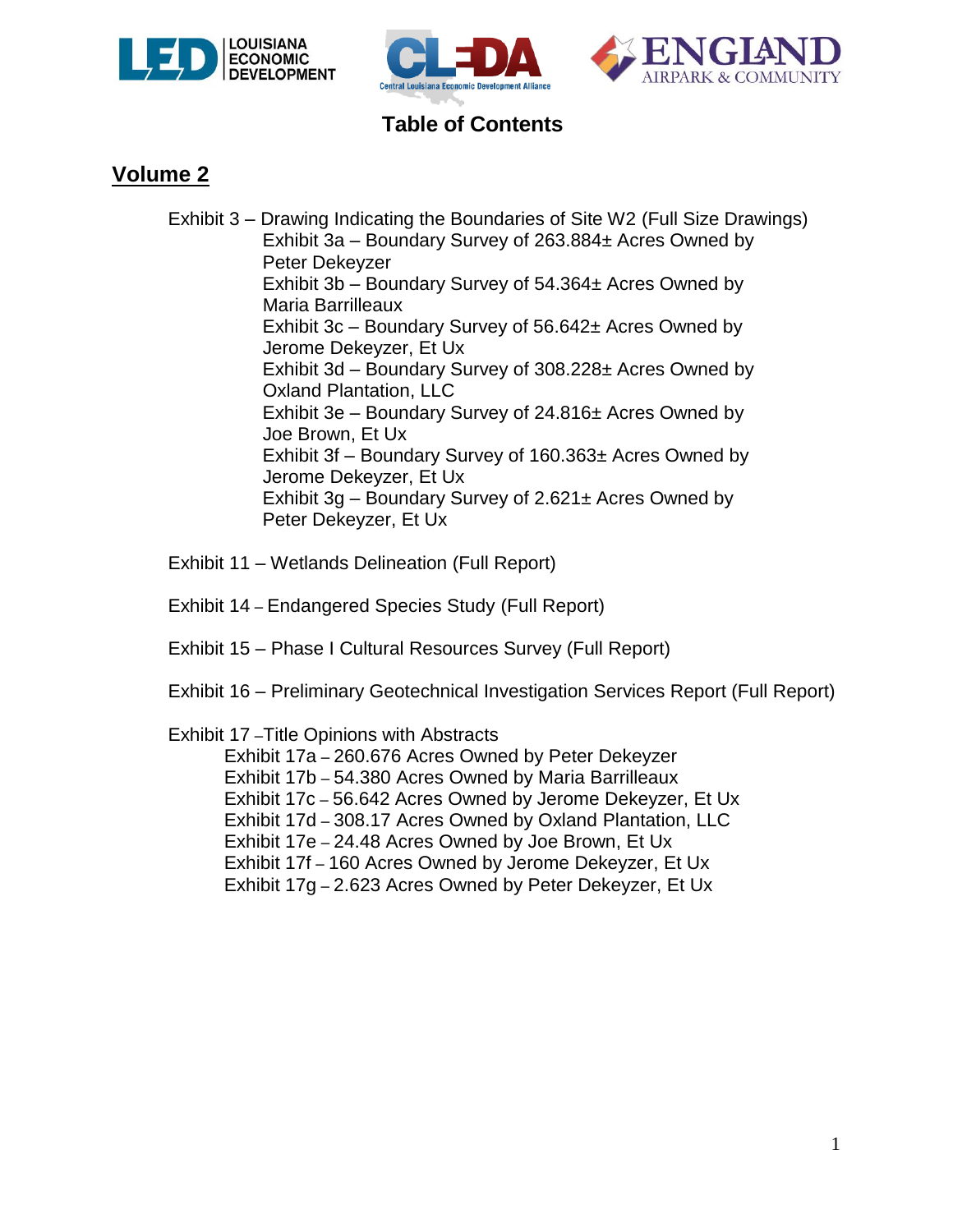





## **Separately Bound Exhibits**

| Exhibit 13 - Phase I Environmental Site Assessments (Full Reports) |
|--------------------------------------------------------------------|
| Exhibit 13a - 253.2± Acres Owned by Peter Dekeyzer                 |
| Exhibit 13b - 55± Acres Owned by Maria Barrileaux                  |
| Exhibit 13c - 57.4± Acres Owned by Jerome Dekeyzer, Et Ux          |
| Exhibit 13d - 303.47± Acres Owned by Oxland Plantation, LLC        |
| Exhibit 13e - 23.49± Acres Owned by Joe Brown, Et Ux               |
| Exhibit 13f - 157.37± Acres Owned by Jerome Dekeyzer, Et Ux        |
| Exhibit 13g - 2.623± Acres Owned by Peter Dekeyzer, Et Ux          |

## **Volume 1**

| C. Site Zoning, Tax Assessment, and Special Economic Development Districts  18 |  |  |  |
|--------------------------------------------------------------------------------|--|--|--|
|                                                                                |  |  |  |
|                                                                                |  |  |  |
| F. Fire Protection Rating and Proximity to Emergency Medical Care 22           |  |  |  |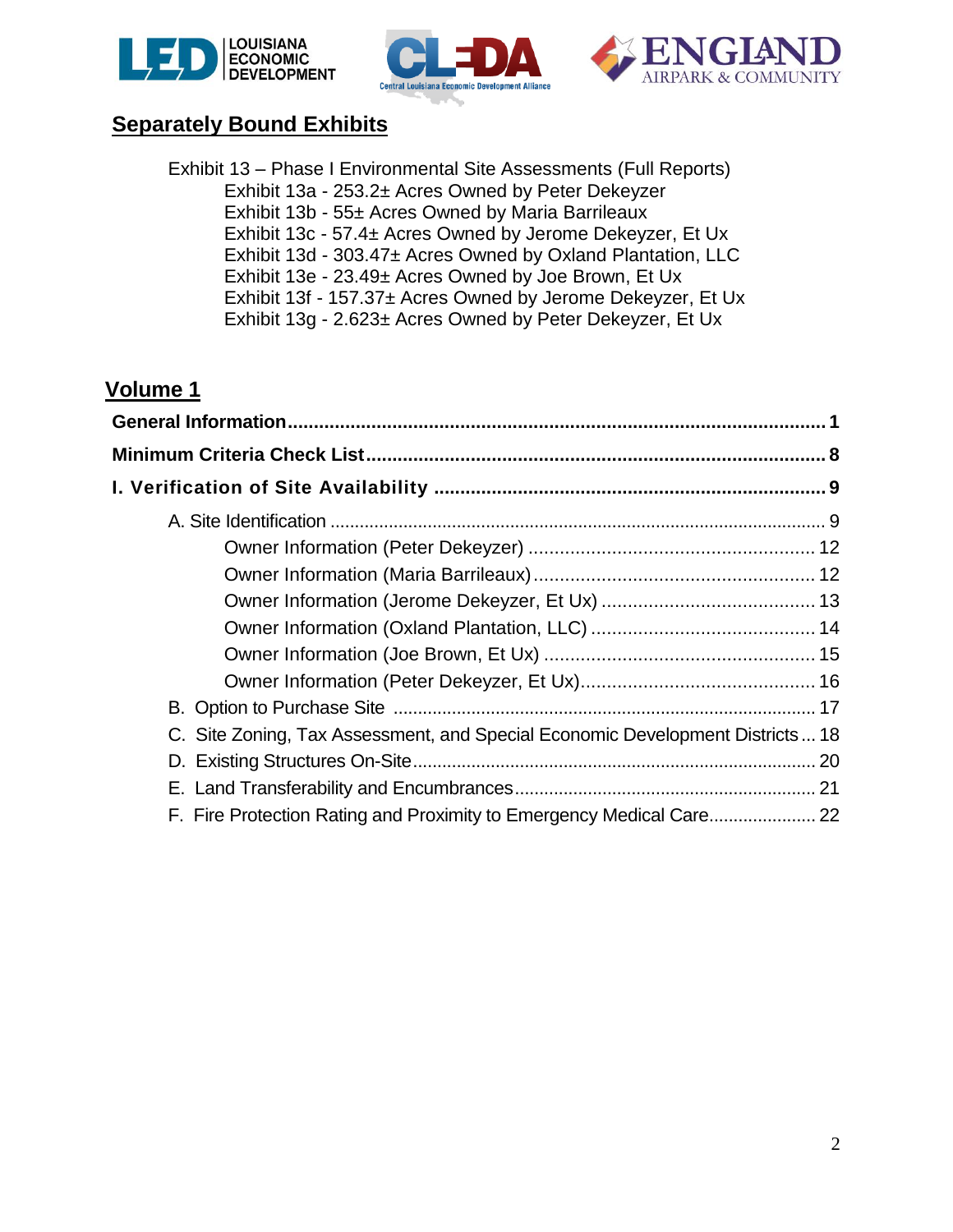





|  |  | 23 |  |
|--|--|----|--|
|  |  |    |  |
|  |  |    |  |
|  |  |    |  |
|  |  |    |  |
|  |  |    |  |
|  |  |    |  |
|  |  |    |  |
|  |  |    |  |
|  |  |    |  |
|  |  |    |  |
|  |  |    |  |
|  |  |    |  |
|  |  |    |  |

## **Exhibits**

Exhibit 2 – Aerial Imagery

| Exhibit 3 – Drawing Indicating the Boundaries of England Site W2 |                      |  |  |
|------------------------------------------------------------------|----------------------|--|--|
|                                                                  | $(11"x17"$ Drawings) |  |  |

- Exhibit 3a Boundary Survey of 263.884± Acres Owned by Peter Dekeyzer
- Exhibit 3b Boundary Survey of 54.364± Acres Owned by Maria Barrilleaux
- Exhibit 3c Boundary Survey of 56.642± Acres Owned by Jerome Dekeyzer, Et Ux
- Exhibit 3d Boundary Survey of 308.228± Acres Owned by Oxland Plantation, LLC
- Exhibit 3e Boundary Survey of 24.816± Acres Owned by Joe Brown, Et Ux
- Exhibit 3f Boundary Survey of 160.363± Acres Owned by Jerome Dekeyzer, Et Ux
- Exhibit 3g Boundary Survey of 2.621± Acres Owned by Peter Dekeyzer, Et Ux
- (Full Size Drawings are in Volume 2)
- Exhibit 4 Engineer's Letter on Land Use and Zoning

Exhibit 5 – Topographical Map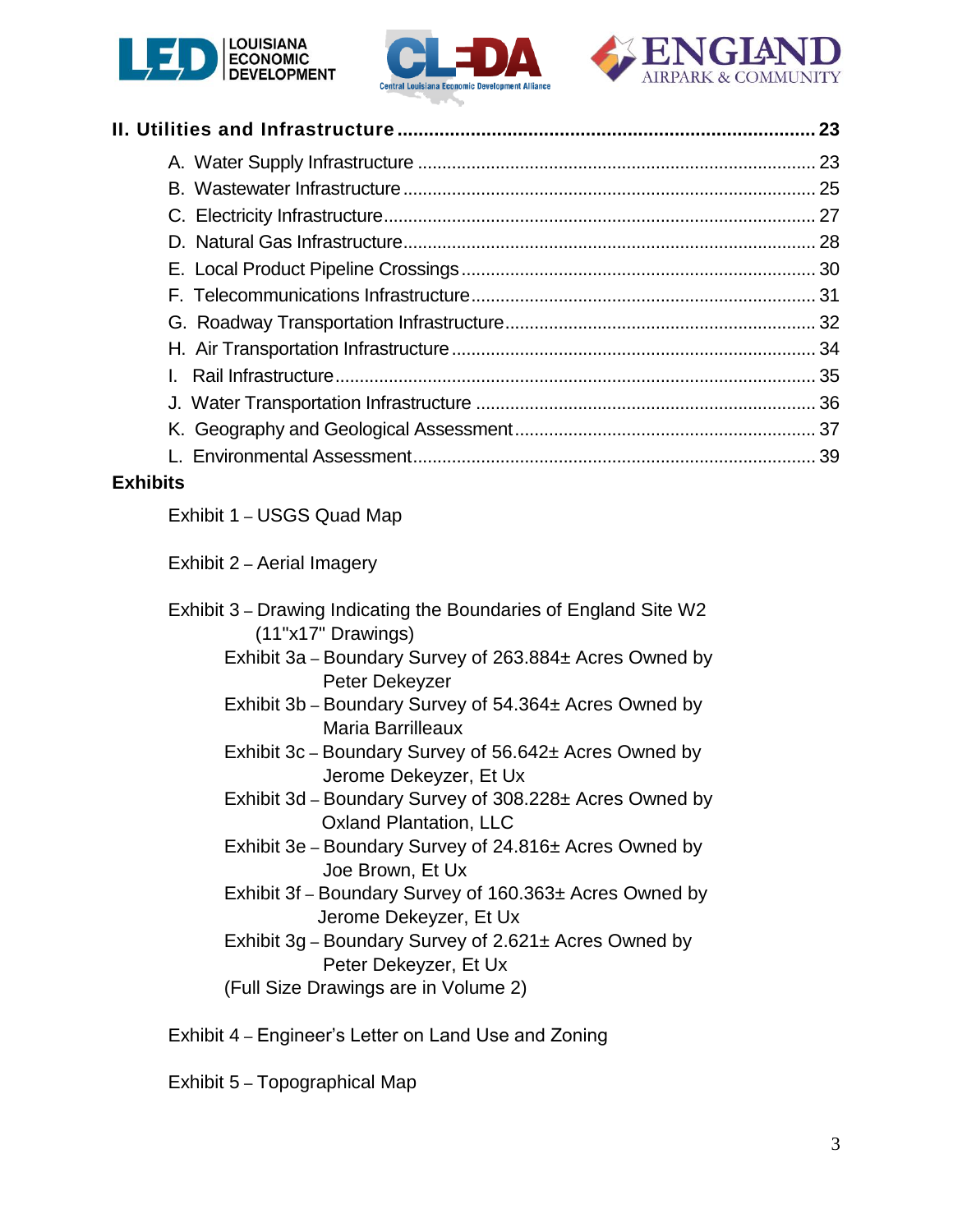





Exhibit 6 – Roster of Owners

Owner Information (Peter Dekeyzer) Owner Information (Maria Barrileaux) Owner Information (Jerome Dekeyzer, Et Ux) Owner Information (Oxland Plantation, LLC) Owner Information (Joe Brown, Et Ux) Owner Information (Peter Dekeyzer, Et Ux)

Exhibit 7 - Site Maps

Exhibit 7a – General Location Map

Exhibit 7b – Site General Boundary Map

Exhibit 7c – Transportation Map (50 Mile Radius)

Exhibit 7d – Master Development Plan

Exhibit 7e – Site Map with Existing Roadways and Proposed Transportation Improvements

Exhibit 7e.1 – Opinion of Probable Cost

Exhibit 8 – Existing Utilities Maps

Exhibit 8a - Water Service Map

Exhibit 8b - Wastewater Service Map

Exhibit 8c - Electrical Service Map

Exhibit 8d - Natural Gas Service Map

Exhibit 8e - Telecommunications Service Map

- Exhibit 9 USDA NRCS Soil Survey Map
- Exhibit 10 National Wetlands Inventory (NWI) Map
- Exhibit 11 Wetlands Delineation (Narrative Report and Overall Map Only) (Full Report is in Volume 2)
- Exhibit 12 FEMA Flood Map
- Exhibit 13 Phase I Environmental Site Assessments (Executive Summaries) Exhibit 13a - 253.2± Acres Owned by Peter Dekeyzer Exhibit 13b - 55± Acres Owned by Maria Barrileaux Exhibit 13c - 57.4± Acres Owned by Jerome Dekeyzer, Et Ux Exhibit 13d - 303.47± Acres Owned by Oxland Plantation, LLC Exhibit 13e - 23.49± Acres Owned by Joe Brown, Et Ux Exhibit 13f - 157.37± Acres Owned by Jerome Dekeyzer, Et Ux Exhibit 13g - 2.623± Acres Owned by Peter Dekeyzer, Et Ux (Full Reports are Separately Bound)
- Exhibit 14 Endangered Species Study (Narrative Report Only) (Full Report is in Volume 2)